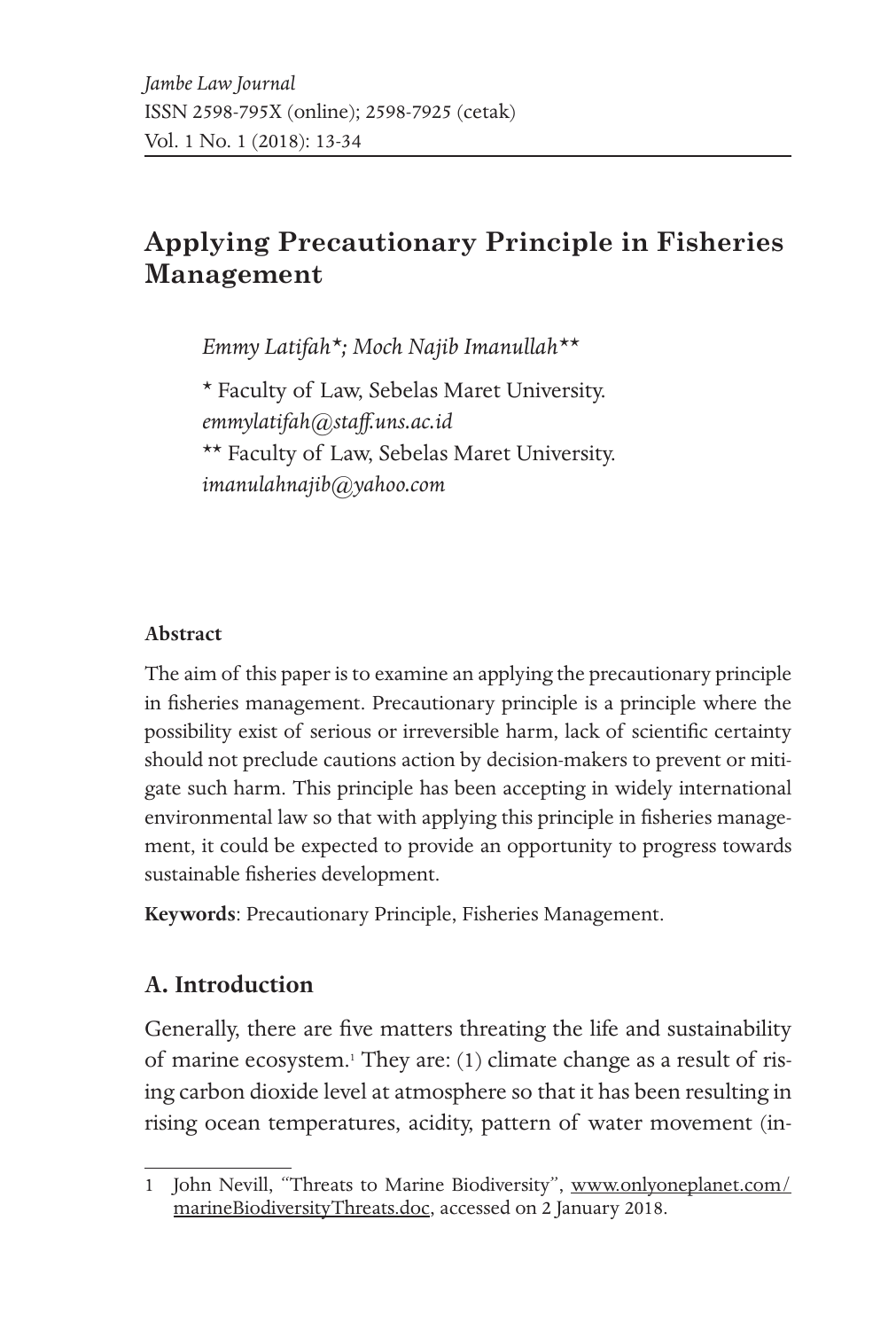cluding currents, eddies, and fronts), storminess and sea level, as well as impacts from damage to the ozone layer; (2) overfishing with attendant bycatch<sup>2</sup> problems, both from industrial fishing, recreational fishing, illegal, unregulated, and unreported fishing (IUU), and ghost fishing; (3) habitat damage, including destruction of coral reefs, mangroves, natural freshwater flows (and passage), coastal foreshores, coastal wetlands, which largely caused by fishing gear (bottom trawling); (4) pollution: including nutrients, sediments, plastic litter, noise, hazardous and radioactive substances; discarded fishing gear, microbial pollution, and trace chemicals such as carcinogens, endocrinedisruptors, and info-disruptors; and (5) ecosystem alterations caused by the introduction of alien organisms, especially those transported by vessel ballast water and hull fouling.

Among these five matters, fishing has been the most damaging on a global scale. The destructive impacts of fishing stem chiefly from overharvesting, habitat destruction, and bycatch. Nowadays, modern fishing activities constitute the most important threat to marine ecosystem.

In order to prevent the massive damage of fisheries, it should be conducted by applying the precautionary principle. The wide adoption of this principle could change drastically the state of affairs in marine living resources conservation and could offer an opportunity to improve fisheries management and ensure sustainable fisheries development.

The aim of this paper is to review an applying the precautionary principle in fisheries management.

<sup>2</sup> There are some definitions of by catch accepted by international community. One of definition given by OECD reveal that bycatch is total fishing mortality excluding that accounted directly by the retained catch of target species. This definition thus includes fish which die as a result of interaction with the fishing gear, even if they do not leave the water and could include fish which die as a result of "ghost fishing", it is a capture of fish in the water by lost or abandoned fishing gear. More detail, see OECD, *Toward Sustainable Fisheries: Economic Aspects of Management of Living Marine Resources*, OECD Publication, Paris, 1997, p. 13.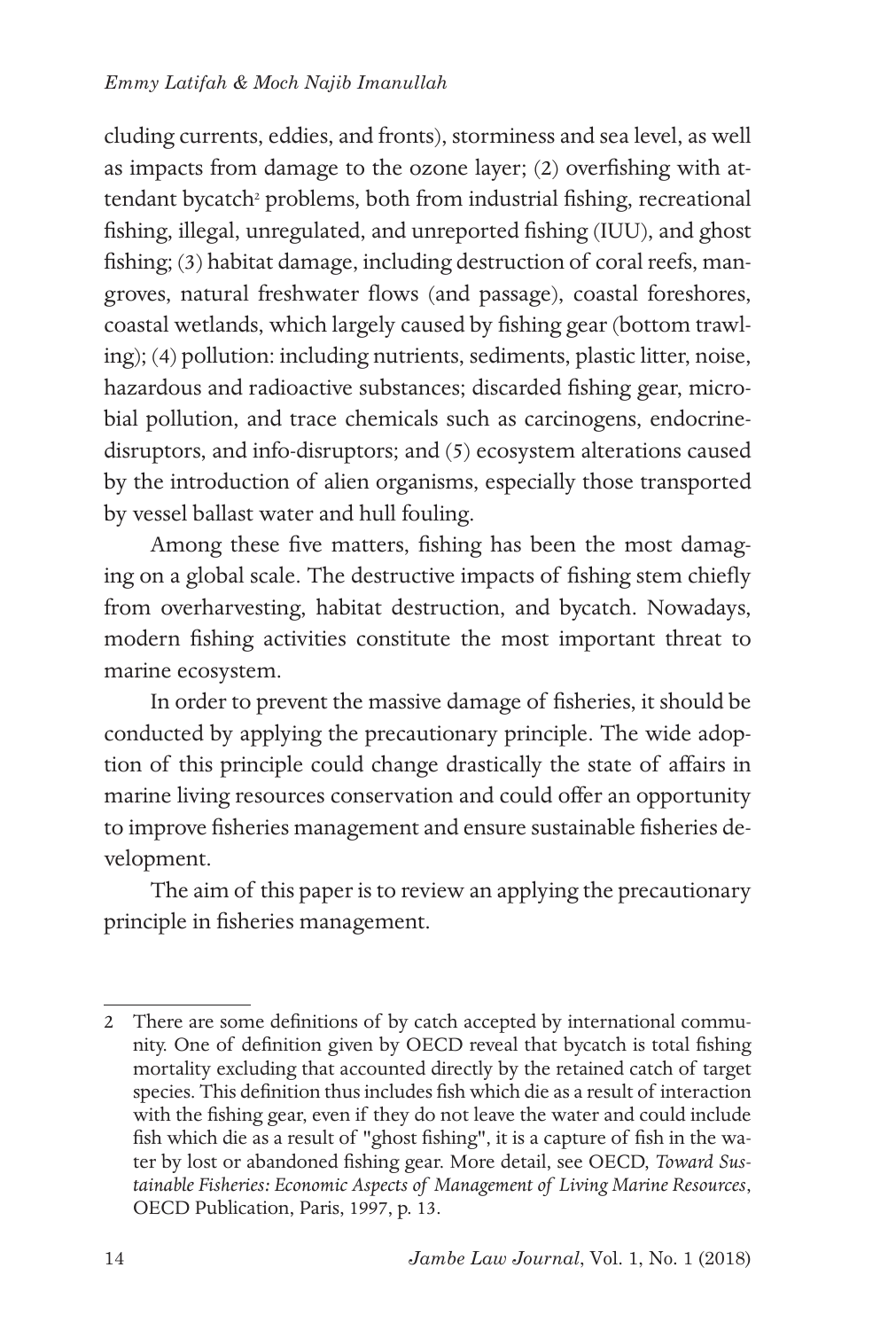## **B. The Concept of Precautionary Principle and Its Recognition in International Fora**

The development of precautionary principle began when it has been featured as a principle in West Germany's legal system.<sup>3</sup> Principally, it provides guidance in the management of environmental decisions, where there is scientific uncertainty.

There is no uniform understanding of the meaning of the precautionary principle among the States and other members of international community.4 A basic definition of this principle is "…where the possibility exist of serious or irreversible harm, lack of scientific certainty should not preclude cautions action by decision-makers to prevent or mitigate such harm."<sup>5</sup> From many definitions, this principle has two key elements. *First*, that an expression of a need by decision-makers to anticipate harm before it occurs. Within these elements lies an implicit reversal of the burden of proof. Under the precautionary principle, it is the responsibility of an activity proponent (e.g.: someone wishing to harvest fish) to establish that the proposed activity will not (or is very unlikely to) result in significant harm.<sup>6</sup> Sec*ond*, the establishment of an obligation, if the level of harm may be high, for action to prevent or minimize such harm even when the absence of scientific evidence makes it difficult to predict the likelihood of harm occurring, or to predict the level of harm should it occur. The need for precautionary control measures increase with both the

<sup>3</sup> The Federal Republic of Germany has been a pioneer in formulating the precautionary principle (it called "vorsorgeprinzip") in their national environmental law in 1974. For detail, see A. Nollkaemper, "The Precautionary Principle in International Law", *Mur. Pollut. Bull*., Vol. 22, Issue 3 (1999), p. 107-110.

<sup>4</sup> Simon Marr, "The Southern Bluefin Tuna Cases: The Precautionary Approach and Conservation and Management of Fish Resources", *EJIL* (2000), Vol. 11 No. 4, p. 821.

<sup>5</sup> John Nevill, *Op.Cit*.

<sup>6</sup> Rosie Cooney, "The Precautionary Principle in Biodiversity Conservation and Natural Resource Management: An Issue Paper for Policy-maker, Researchers, and Practitioners," IUNC Policy and Global Change Series No. 2, IUNC, The World Conservation Union, 2004, p. 5-8.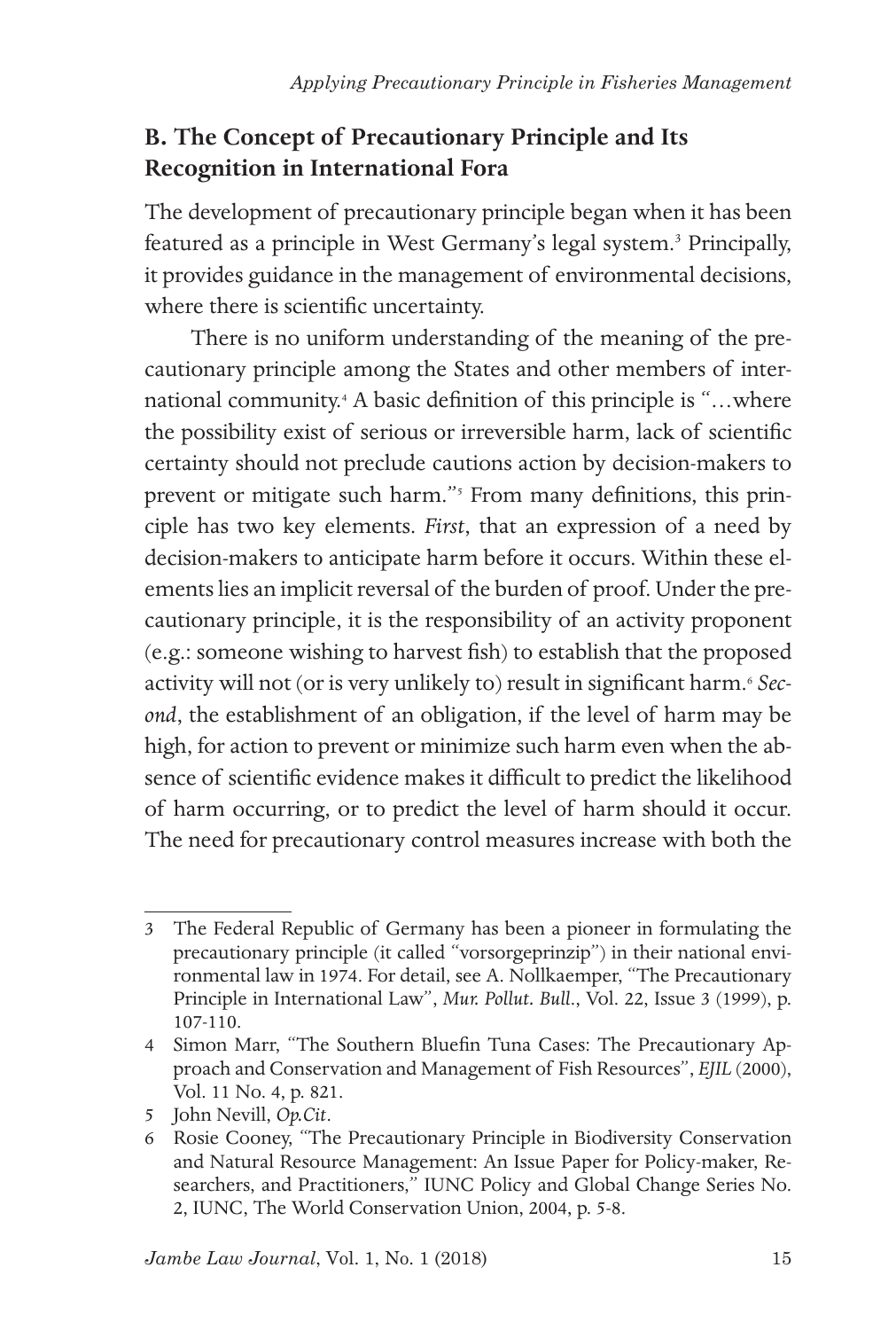level of possible harm and the degree of uncertainty.<sup>7</sup>

Moreover, a traditional interpretation reveals that the precautionary principle requires activities and substances which may be harmful to the environment to be regulated, and possibly prohibited, even if no conclusive or overwhelming evidence is available as to the harm or likely harm they may cause to the environment.<sup>8</sup> The most advanced approach shifts the burden of proof which currently lies with the person opposing an activity to prove that it does or may cause environmental damage. It would require the person who wishes to carry out an activity to prove that it will not cause harm to the environment<sup>9</sup>

A distinction exists between the precautionary principle and the precautionary approach. As Garcia pointed out, the wording of "the approach" largely similar to that of "the principle", is subtly different in that: (1) it recognizes that there may be differences in local capabilities to apply the approach; and (2) it calls for cost-effectiveness in applying the approach, e.g. taking economic and social cost into account. "The approach" is generally considered a softening of "the principle".10

The most widely known definition of the precautionary principle can be ascribed to the 1992 Rio Declaration. Principle 15 of the Declaration states that:

"…in order to protect the environment, the precautionary approach shall be widely applied by States according to their capabilities. Where there are

<sup>7</sup> Simon Marr, *Op.Cit*.

<sup>8</sup> The traditional interpretation could be seen within Article 7 of the 1990 Bergen Ministerial Declaration; Article 15 of the 1992 Rio Declaration; Article  $4(1)(f)$  of the 1992 Climate Change Convention; and Article 14(1)(a) of the 1992 Convention on Biological Diversity.

<sup>9</sup> The most uncompromising application of the precautionary principle established in the 1952 International Convention for High Seas Fisheries of the North Pacific Ocean, which provided "the abtention principle". For more detail, see Freestone, "Implementing Precaution Cautiously", in Ellen Hey (ed.), *Changing International Fisheries Law* (1999), p. 287-325.

<sup>10</sup> S.M. Garcia, "The Precautionary Approach to Fisheries and Its Implications for Fishery Research, Technology, and Management: An Updated Review", paper presented in *Conference on Tech. Consultation on the Precautionary Approach to Capture Fisheries*, Sweden, 6-13 Jun, 1995.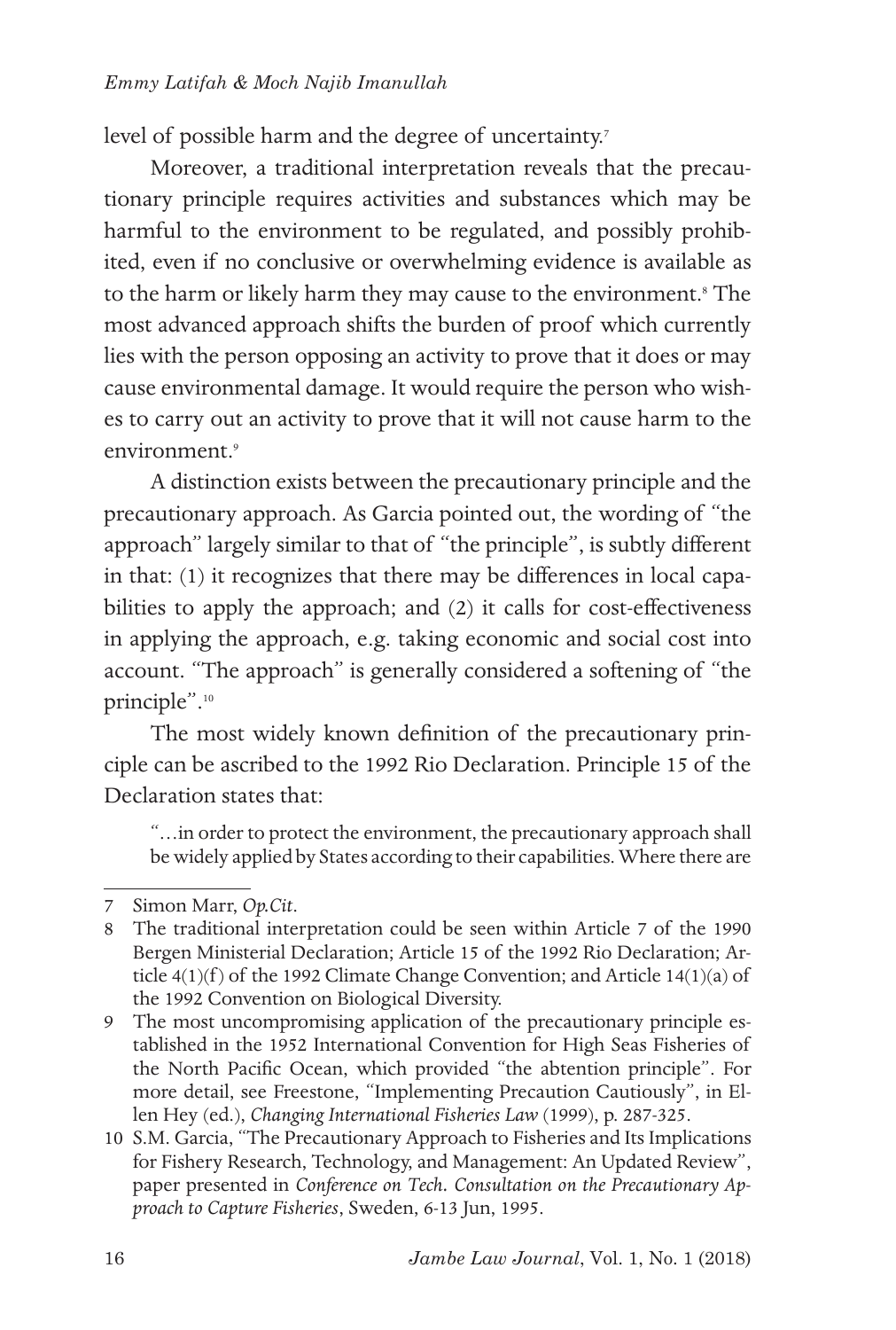threats of serious or irreversible damage, lack of full scientific certainty shall be not used as a reason for postponing cost-effective measures to prevent environmental degradation.<sup>11</sup>

Similarly, the 1992 Framework Convention on Climate Change obliges participating parties "to take precautionary measures to anticipate, prevent or minimize the causes of climate change and mitigate its adverse effects. Where there are threats of serious or irreversible damage, lack of scientific certainty should not be used as a reason for postponing cost-effective measures".12 The term "approach" instead of "principle" is used in the preamble of the 1992 Convention on Biological Diversity: "…where there is a threat of significant reduction or loss of biological diversity lack of full scientific certainty should not be used as a reason as postponing measures to avoid or minimize such a threat".13 The United Nations Program for Further Implementation of Agenda 21 speaks of progress made "incorporating principles contained in the Rio Declaration…including…the precautionary principle".14

### **C. The Concept of Fisheries Management**

There is no clear and generally accepted definition of fisheries management. FAO gives the definition of management fisheries as:

"…the integrated process of information gathering, analysis, planning, consultation, decision-making, allocation of resources and formulation and implementation, with enforcement as necessary, of regulations or rules which govern fisheries activities in order to ensure the continued productivity of the resources and the accomplishment of other fisheries objectives."

From this definition, it can be seen that fisheries management entails a complex and wide-embracing set of tasks, aimed at ensur-

<sup>11</sup> UN Rio Declaration on Environment and Development. A/CoNF.151/26. Vol. I.

<sup>12</sup> Framework Convention on Climate Change (May 9, 1992). 31 *ILM* 849. Art. 3 para. 3.

<sup>13</sup> United Nations Convention on Biological Diversity. 31 *ILM* (1992). Preamble, 9.

<sup>14</sup> UN Program for Further Implementation of Agenda 21. Resolution S/19-2. para. 14.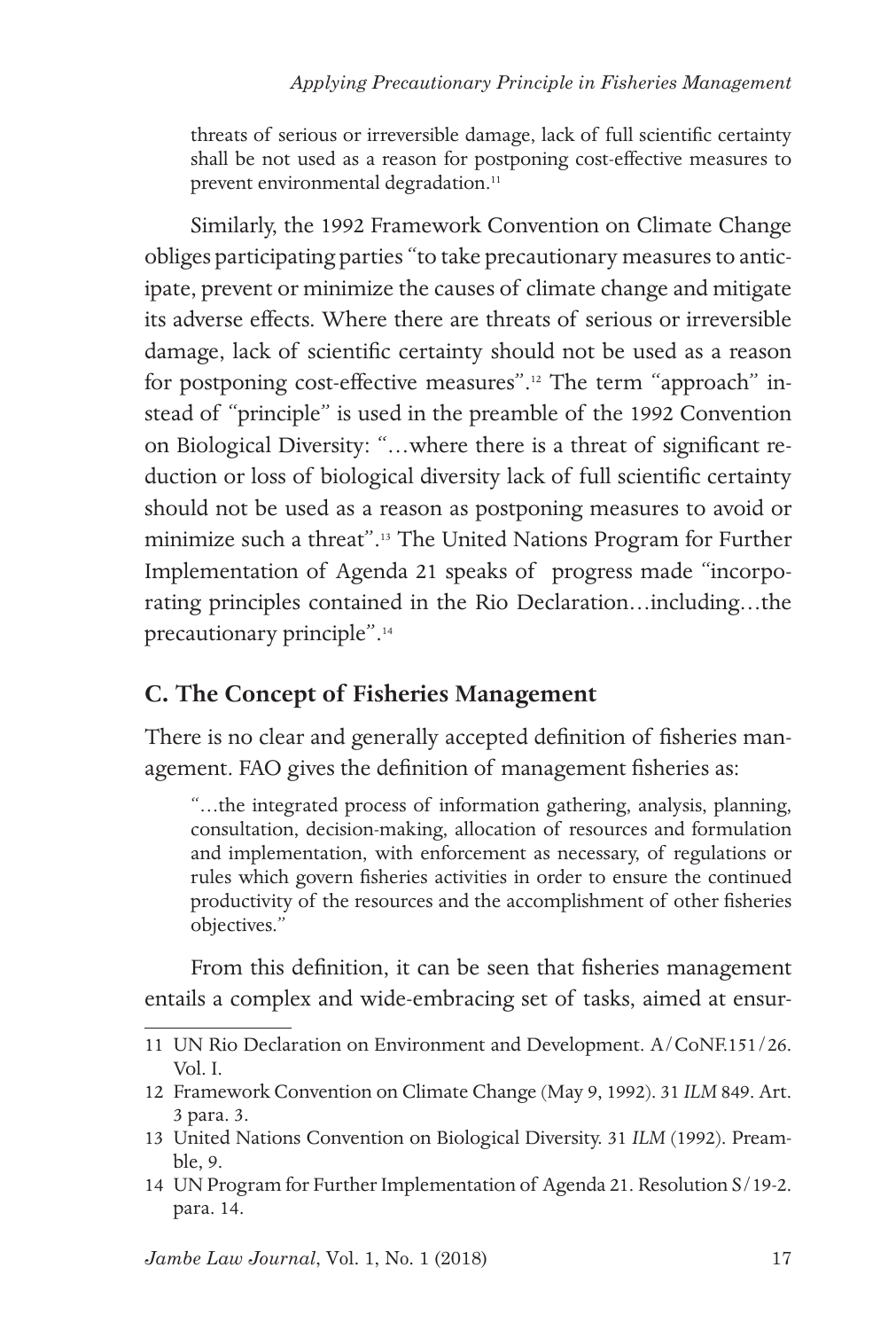ing that the optimal benefits are obtained for the local users, State or region from the sustainable utilization of the living aquatic resources to which they have access. While fisheries management draws on fisheries research and analysis and, sometimes, institutionalized processes of elaboration of advice, it should not be confused with them; it encompasses but goes beyond them. From the working definition above, fisheries management can be taken to include the following:

- a. Setting policies and objectives for each fishery or stock to be managed, taking into account the biological characteristics of the stock, the nature of existing or potential fisheries and other activities related to or impacting the stock and the potential economic and social contribution of the fishery to national or local needs and goals.
- b. Determining and implementing the actions necessary to enable the management authorities, the fishers and other interest groups, to work towards the identified objectives. This task should be done in consultation with all interest groups. The actions required will include: developing and implementing management plans for all managed stocks; ensuring that the stock or stocks, the ecosystems in which they occur and their environment are maintained in a productive state; collecting and analyzing the biological and fishery data necessary for assessment, monitoring, control and surveillance; adoption and promulgation of appropriate and effective laws and regulations necessary to achieve the objectives, and ensuring that fishers comply with them to achieve the objectives.
- c. Consulting and negotiating with users or interest groups concerned with resources and from areas not directly related to fishery activities but which impact on fisheries. Examples would include groups engaged in activities in a river or lake basin or the coastal zone which impact on fisheries. The management authority needs to ensure that the interests of fisheries are appropriately considered and catered for in planning and integration of such activities.
- d. In consultation with the users, regularly reviewing the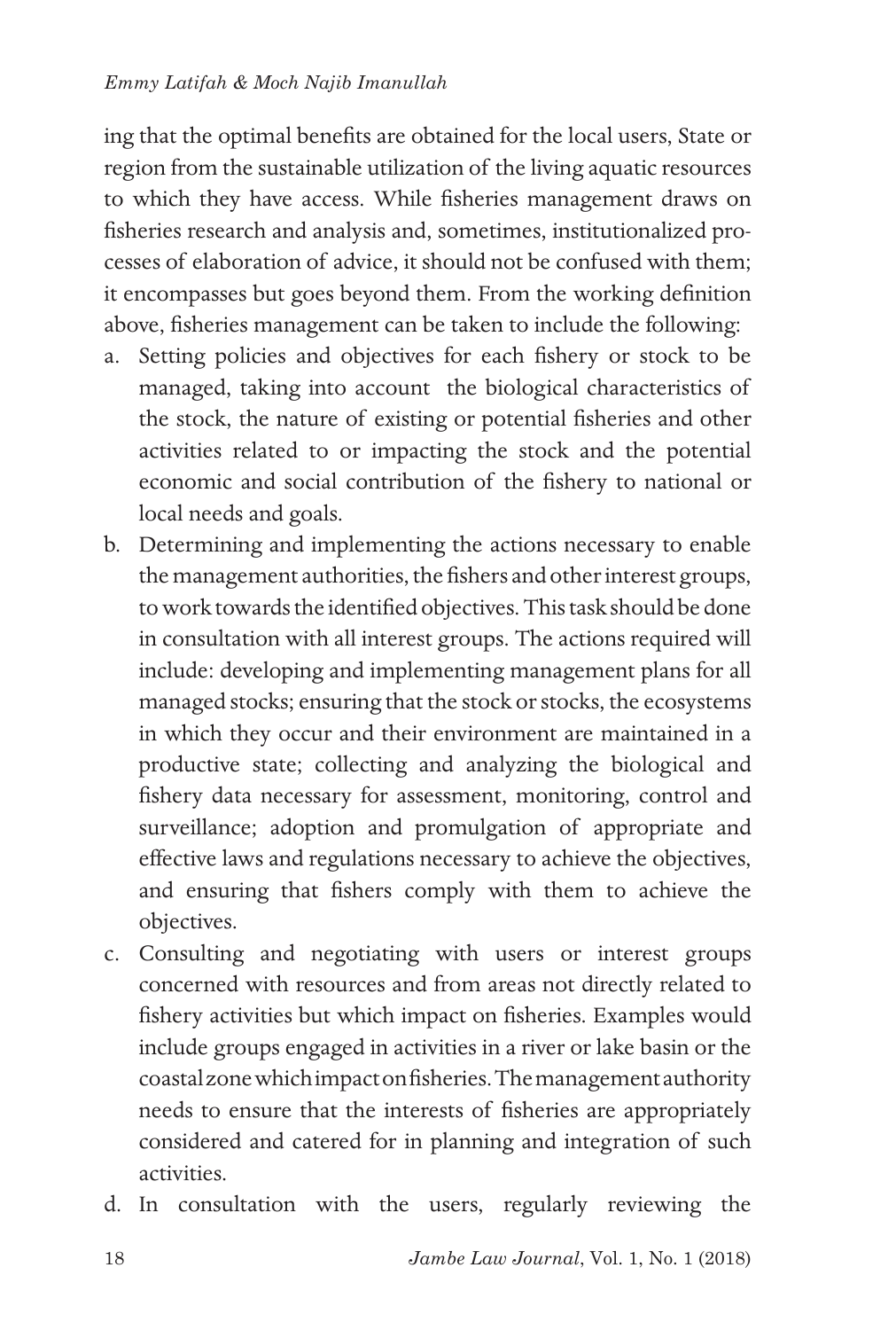management objectives and measures to ensure they are still appropriate and effective.

e. Reporting to Governments, users and the public on the state of resources and management performance.

There has been a lot of interest in recent years in moving from fisheries management focused essentially on single-species or single fisheries, to ecosystem-based management with an ecosystem orientation. This expanded approach has been termed ecosystem-based fisheries management (EBFM) and was recently discussed at "The Reykjavik Conference on Responsible Fisheries in the Marine Ecosystem" at 1-4 October 2001, which was organized jointly by FAO and the Governments of Iceland and Norway. The Conference agreed on the Reykjavik Declaration which included an affirmation "that incorporation of ecosystem considerations implies more effective conservation of the ecosystem and sustainable use" and also a reaffirmation of the principles of the FAO Code of Conduct for Responsible Fisheries.

### **D. Applying Precautionary Principle in Fisheries Management**

a. Rationale for applying precautionary principle in fisheries management

An attention from international community over the fishing practices and fisheries management began to rise in the latter half of the nineteenth century. Decreasing of major fisheries demonstrated the serious, and in some cases irreversible, environmental effects of overfishing and the severe economic consequences for fishing industries. Significant uncertainty, including fish stocks, the marine environment, and the impacts from fishing, hindered the development of appropriate management arrangements and contributed to fisheries collapses. The Canadian Northwest Atlantic Cod fishery for instant, collapsed in 1992. Regarded to this matter, Food and Agriculture Organization (FAO) stated that "a large proportion of the world's exploited fish stocks are fully exploited, over-exploited, depleted or in need of recovery… Major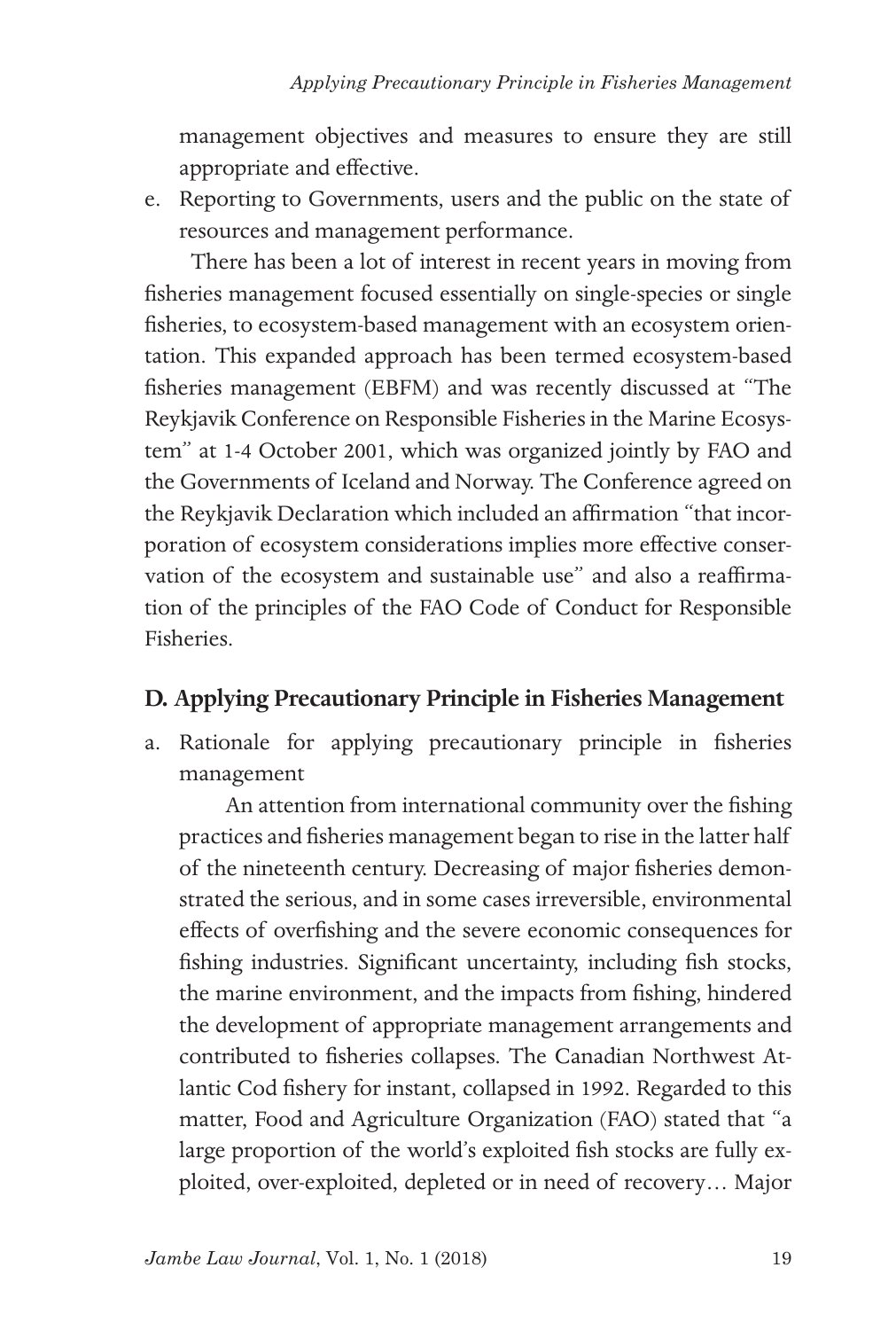ecological damage, which may not always be reversible, and economic waste are already evident in many cases" 15

Some uncertainties would remain due to the complexity of marine ecosystem, and time lags and difficulties in obtaining relevant scientific information.16 Lack of relevant scientific knowledge, combine with the potential for serious or irreversible environmental damage, suggests that precaution may be warranted. The FAO concluded that "most problems affecting the fisheries sector result from insufficiency of precaution in management regimes when faced with high levels of uncertainty."17 Precautionary provisions were incorporated into international fisheries agreements and policies from the mid-1990s.

b. Uncertainty in fisheries management

Making decision on how best to manage fisheries, involve an element of risk in that there could be negative and unintended consequences from decisions.18 Risks are the odds based on the past experiences that some event could be happened, even though it could not be predicted exactly what will happen in the future.<sup>19</sup> FAO notes that risks are the probability of something undesirable happening.<sup>20</sup> Furthermore, FAO also differentiates between risks and expected loss or average forecasted loss.21 Risks come from

<sup>15</sup> FAO, "FAO Technical Guidelines for Responsible Fisheries," No. 4, Rome, 1997, p. 6.

<sup>16</sup> Elizabeth A. Fulton, Anthony D.M. Smith, David C. Smith, Ingrid E. van Putten, "Human behavior: the key source of uncertainty in fisheries management", Fish and Fisheries, Vol. 12, Issue 1, March 2011, p. 2-

<sup>17</sup> FAO, "Precautionary Approach to Capture Fisheries and Species Introductions," FAO, Roma, 1996, p. 3, http://www.fao.org/3/a-w3592e.pdf, Accessed at 10 January 2018.

<sup>18</sup> Dave Mac Neill, "Understanding Risks and Uncertainties in Fisheries," New York Sea Grant, Oswego, without year, p. 2. http://www.seagrant.sunysb.edu/glsportfish/pdfs/GLFishUncertainties.pdf, Accessed at 2 January 2018.

<sup>19</sup> *Ibid.*

<sup>20</sup> FAO, "Precautionary Approach to Capture Fisheries and Species Introduction," http://www.fao.org/docrep/003/W3592E/w3592e06.htm#bm06, Accessed at 2 January 2018.

<sup>21</sup> *Ibid*.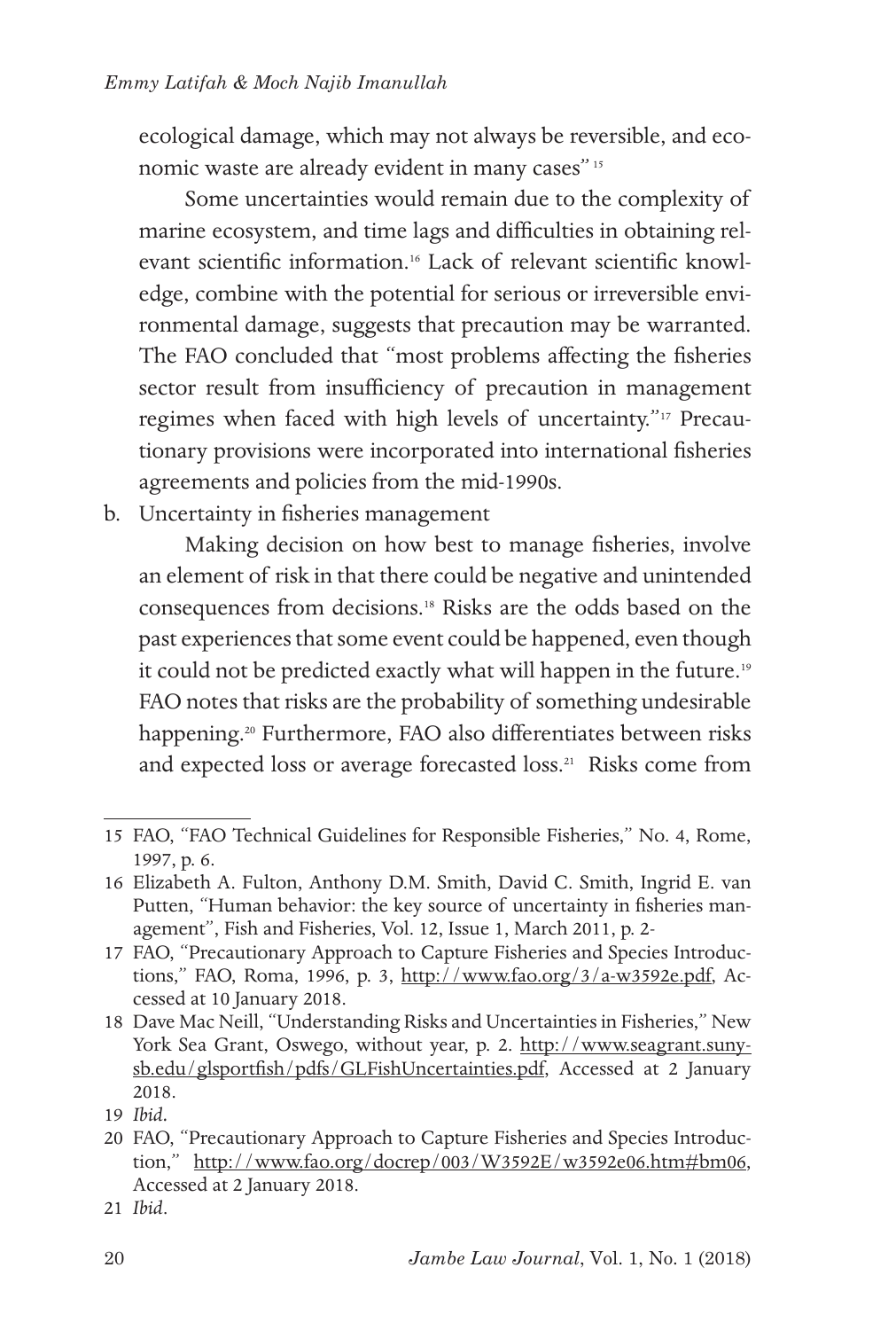limited human control of certain situation and lack of information (data) needed to understand the situation in which decisions are made<sup>22</sup>

There are risks in establishing fishing regulations and fish stocking rates to provide economically viable fisheries and to prevent fish population collapses.<sup>23</sup> These particular risks are especially troublesome since if they occur, fisheries effects are often either irreversible or extremely difficult to remedy. Within the last 20 years, there has been a shift in decision-making to consider ways to minimize risk, to account for risks and benefits (biological and economic benefits) in developing decisions and to communicate risks to all concerned.24

Uncertainty is a term used to describe those situations in which the risks are unknown.<sup>25</sup> These are the sudden and unexpected events that can appear and really catch off-guard with occasionally catastrophic results.26 In these cases, it is not only do not know what will happen the next, but absolutely no information (data) on the risks or odds of it occurring in the first place.<sup>27</sup> FAO gives definition of uncertainty is the completeness of knowledge about the state or processes of nature.<sup>28</sup>

Uncertainties originate from biological, economic, and political factors that influence fisheries and interfere with the ability to develop effective management plans.<sup>29</sup> Managing fisheries under uncertainty has become a top priority for fisheries biologist around the world. Such uncertainties in fisheries, as in all natural resources, stem primarily from these inescapable facts that: (1)

- 28 FAO, "Precautionary Approach to Capture Fisheries and Species Introduction", *Op.Cit*.
- 29 Dave Mac Neill, *Op.Cit.*

<sup>22</sup> Dave Mac Neill, *Op.Cit*.

<sup>23</sup> *Ibid*.

<sup>24</sup> *Ibid.*

<sup>25</sup> Krauss M.P., "Defining uncertainty: a conceptual basis for uncertainty management in model-based decision support", Integrat Ass, Vol. 4, Issue 1, 2003, p. 5-17.

<sup>26</sup> Dave Mac Neill, *Loc.cit*, p. 3.

<sup>27</sup> *Ibid*.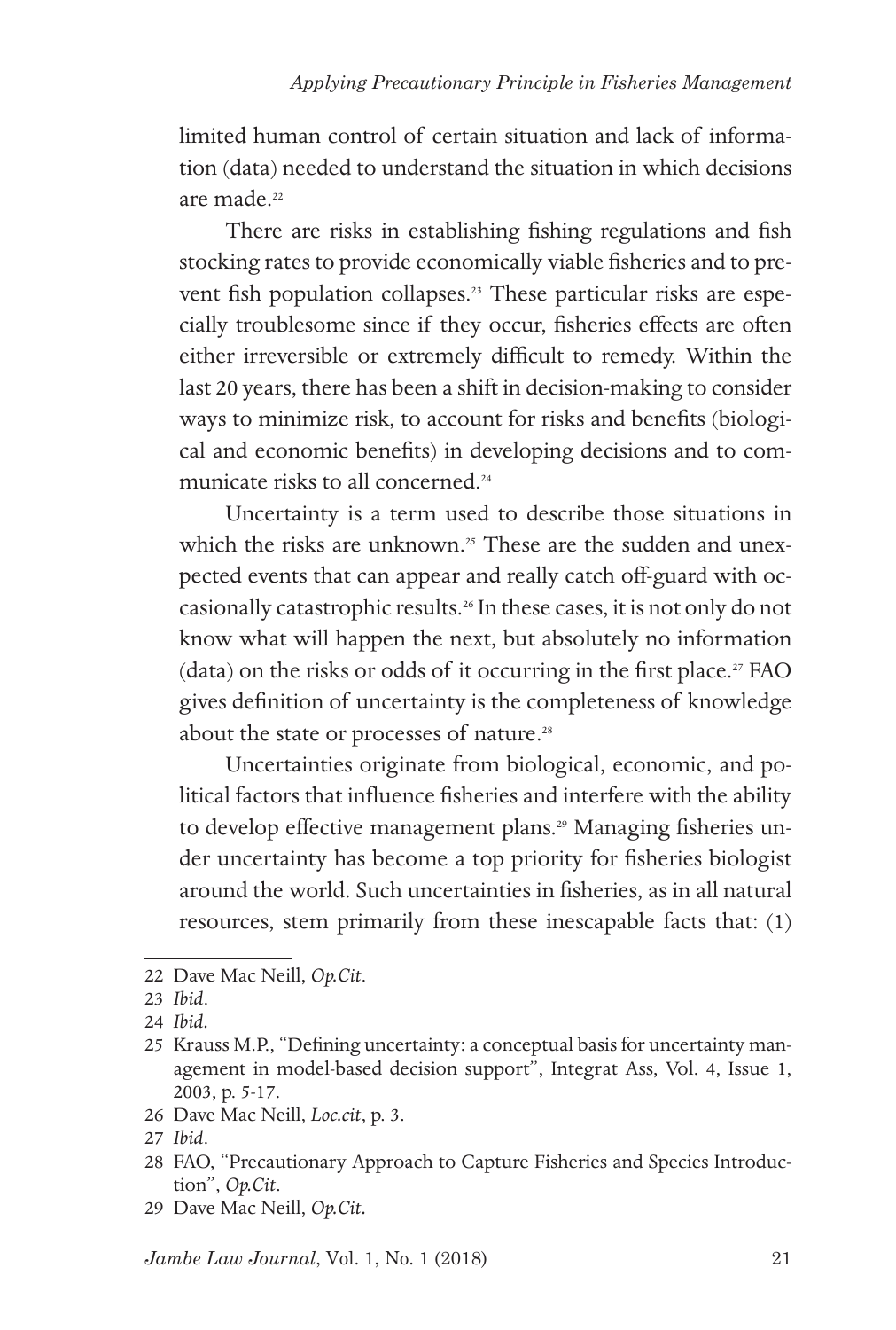nature is seldom very stable and things can change quickly from one time to the next; (2) humans will make mistakes when observing, measuring, or interpreting nature, no matter how careful; (3) the human concepts (or models) used to describe fisheries are like puzzle. Although models can be accurate, they can often be too complex or too simple, incomplete or simply wrong, as there is limited understanding of how many pieces there are, and where or how they fit together; (4) some parts of the natural world are better understood than others. Effective management decisions can be made, but sometimes putting the full plan into action falls short because of circumstances beyond control of fisheries managers; (6) science is an objective process by which information (data) is collected and evaluated so that judgments can be made. How to balance between providing fish to harvest while also conserving the resource, however, is not entirely a science based question.

Moreover, uncertainties in fisheries management stems mainly from seven sources:<sup>30</sup>

- 1) Imperfect understanding of the oceanographic drivers of ecosystem function and species behavior, reproduction, and growth within ecosystem;
- 2) Imperfect understanding of species-specific biology, including growth rates and drivers, and movement pattern driven in part by feeding and reproduction;
- 3) Imperfect understanding of the behavior of species within ecosystems;
- 4) Imperfect predictive models of species biology and ecosystem function (incorporation the effect of fishing on ecosystems, including bycatch, habitat damage, and the impact of discarding.
- 5) Errors created by inaccurate or insufficient sampling for stock and other empirical data, which seeks to support

<sup>30</sup> Jonathan Nevill, "Overfishing under regulation: the application of the precautionary principle and the ecosystem approach in Australian fisheries management," VDM Verlag, Saarbrucken, 2010, p. 3.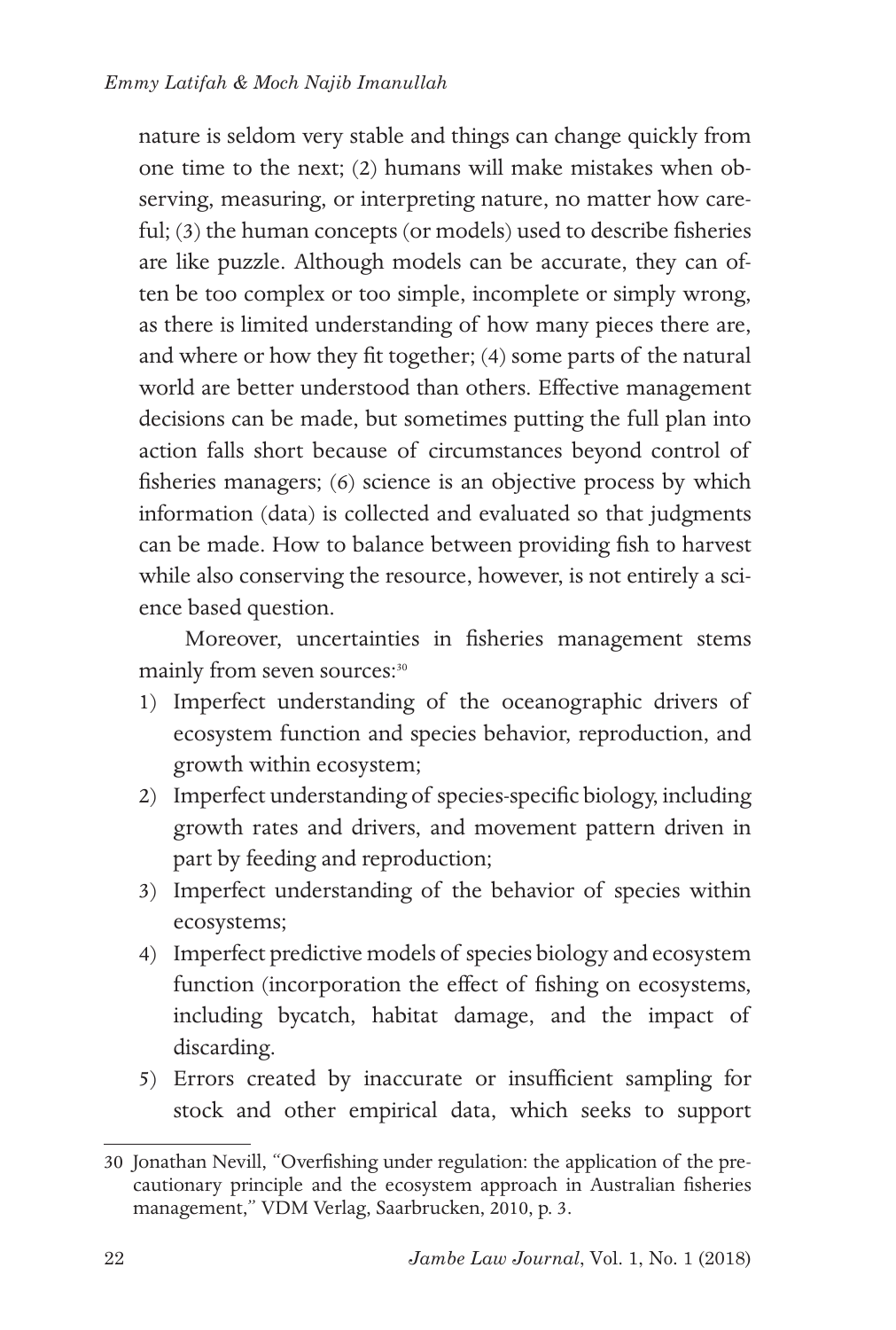understanding of the size, movement, growth, mortality, and genetic diversity of stocks of fisheries target and bycatch species, and to provide oceanographic and ecosystem-related information;

- 6) Systemic but poorly-appreciated bias in scientific advice and managerial decisions resulting from the cultures in which these groups operate; and
- 7) Imperfect prediction of fisher behavior, including movement, fishing effectiveness, and ecosystem damage (primarily from gear damage, bycatch, and discards).

Uncertainties are challenge to decision maker trying to balance sustainable fisheries, maintaining fishing opportunities for diverse stakeholders for as long as possible, with conserving fish populations. Uncertainties affect the ability to understand the complex mechanisms that drive fish population sizes up and down. Among global fisheries, there are many uncertainties as common questions. These ones are: 31

- 1) How many fish are there in the ocean to catch?
- 2) For how long will these fisheries be sustainable?
- 3) How does fishing effect these fish populations?
- 4) How many fish should be stocked?
- 5) How many survive after stocking? How many fish are produced naturally?
- 6) How many bait fish are out there to feed the predatory fish?
- 7) What are the best ways to collect fish to get good information to manage fisheries properly?
- 8) How do ecosystem changes in the ocean, lakes, and rivers affect their respective fisheries?
- 9) What are the impacts of invasive species on our fisheries?
- 10) How will budget issues or changes in political leadership affect fisheries management?
- 11) How much control do fisheries manager really have in managing fisheries?

<sup>31</sup> Dave Mac Neill, *Op.Cit.*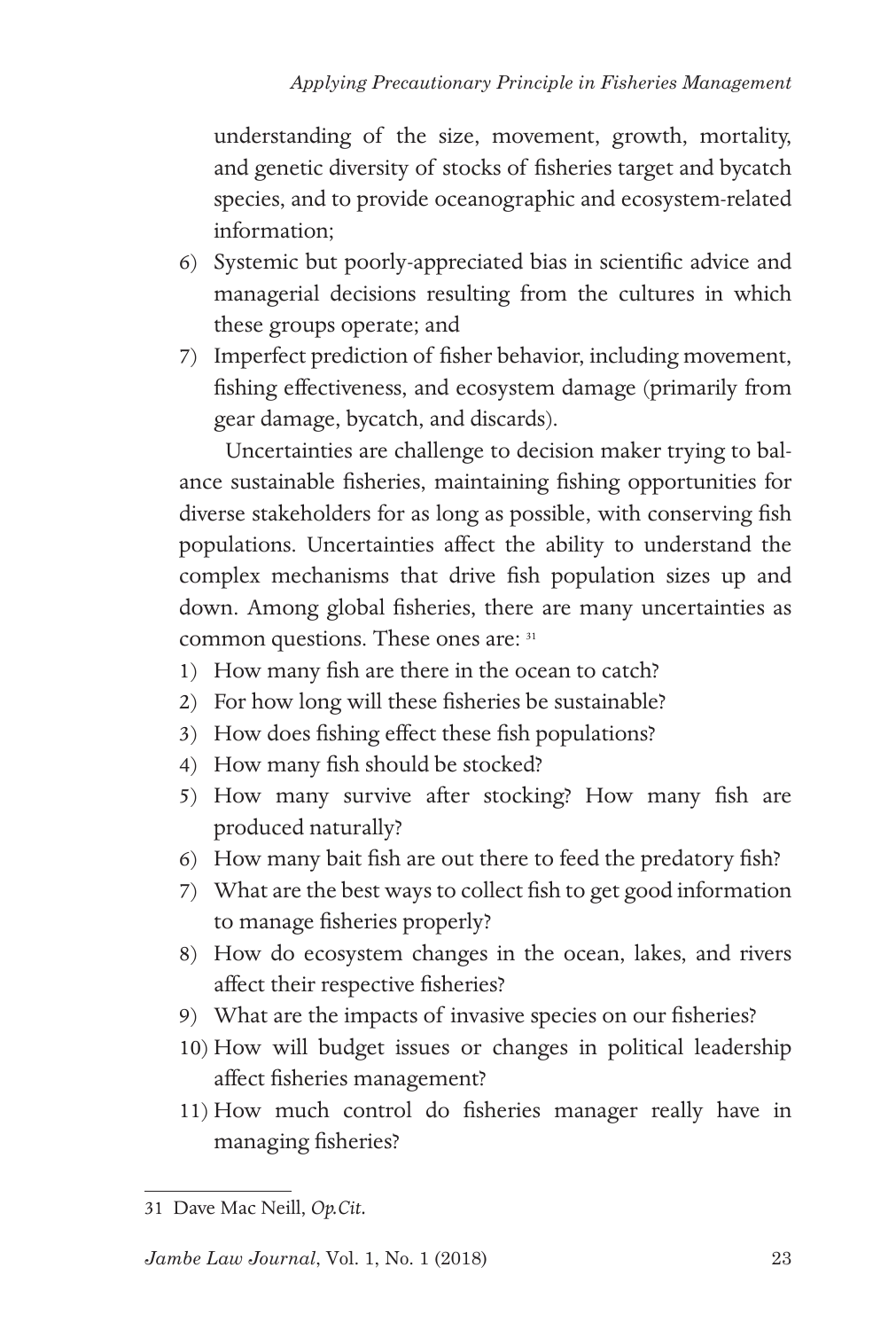#### *Emmy Latifah & Moch Najib Imanullah*

In order to face uncertainties in fisheries management, information or data are becoming important factor to balance sustainable fisheries. These data are obtained from sample of fish populations collected over a large geographic area and over time so that data are a representation of what is going on in the fish population and fishery of interest. Further, fisheries data are analyzed using sophisticated techniques to provide estimates of important characteristics of the fish population such as abundance growth (including numbers of fish at each age), diet, habitat, reproductive output, survival, impacts from fishing and interactions with other species (fish and non-fish).<sup>32</sup>

The data are sometimes used to develop the management decisions that are designed to simultaneously protect fisheries through limits on numbers or sizes caught and kept, and to meet diverse stakeholder's interest.33 These complex decisions have important biological, economic, and social consequences, often over a very short timeframe. In reality, successful fisheries management depends upon the ability to anticipate the future changes in fisheries, identify risks and uncertainties, identify new management opportunities, as well as to properly monitor progress in reaching fisheries goals.34

c. International approach taken by FAO in applying precautionary principle over fisheries management

The need for precautionary management was formally discussed at the 1973 FAO Technical Conference on Fisheries Management and Development.<sup>35</sup> The first appearance of the precautionary principle in international law was in 1982, when a version of the principle was formulated in The World Charter for Nature, a resolution of the United Nations General Assembly. Importantly, it was later incorporated in the FAO Code of Conduct

<sup>32</sup> *Ibid*.

<sup>33</sup> *Ibid*.

<sup>34</sup> *Ibid*.

<sup>35</sup> J.F. Caddy and K. L. Cochrane, "A Review of Fisheries Management Pas and Present and Some Future Perspectives for the Third Millenium", Ocean and Coastal Management, Vol. 4, Issue 9-10, 2001, p. 659 (653-682).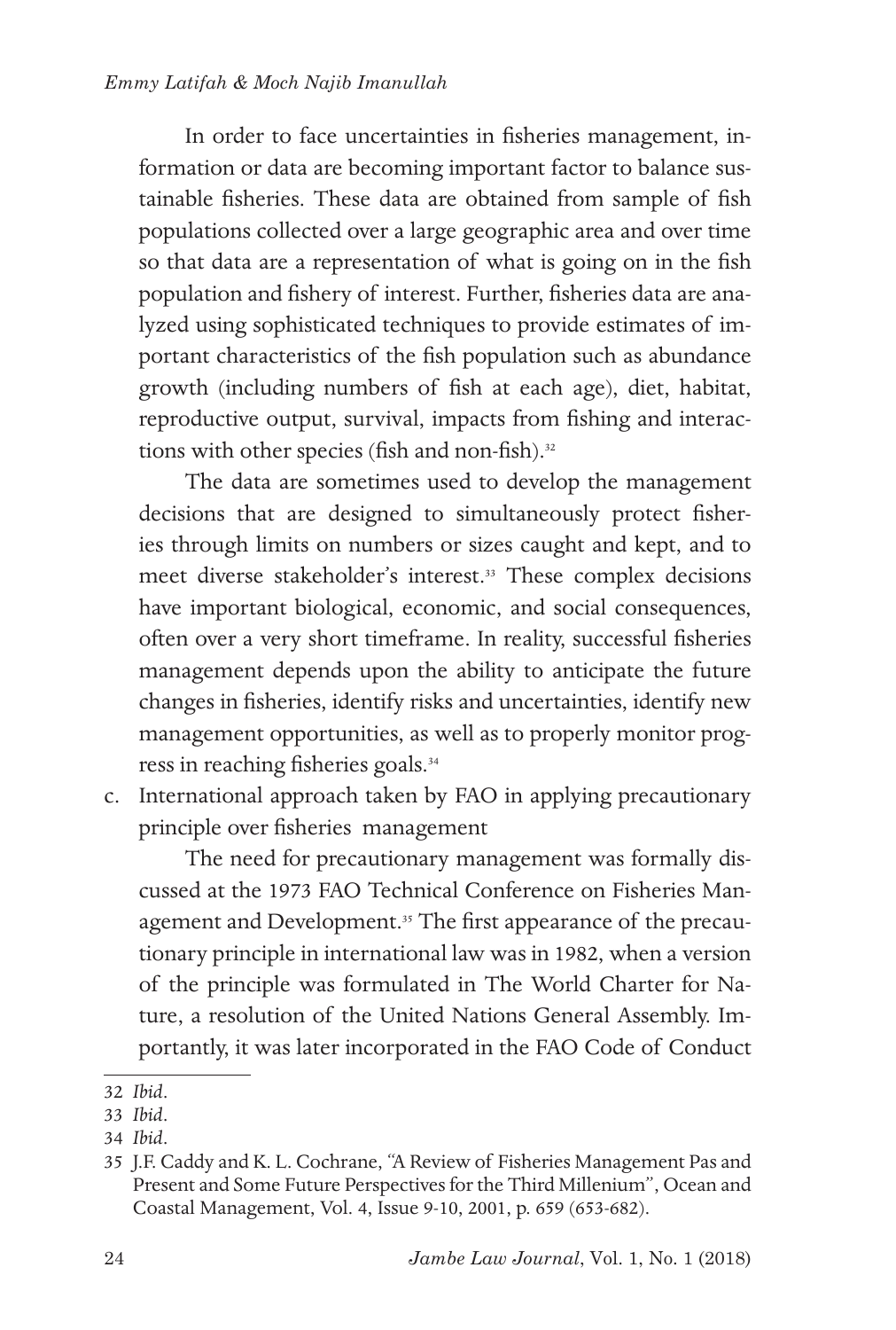for Responsible Fisheries 1995, leading to inclusion in the United Nation Agreement on the Conservation and Management of Straddling Fish Stocks and Highly Migratory Fish Stocks and the subsequent development of FAO guidelines for the application of the principle. This guideline is more fully developed for the fishing sector than for any other industrial sectors.

FAO has drawn up guideline which is provided frameworks on how to conduct fishery management and research in the context of uncertainty. Specific guideline identifies the ways to address uncertainty and apply precautionary approach (FAO use the term of "precautionary approach" than "precautionary principle"), such as the identification of possible scenarios and development of contingency plans and decision rules for responding to unexpected or unpredictable events.

An important element of the precautionary approach is to establish legal or social management frameworks for all fisheries, which is not the current situation.<sup>36</sup> At a minimum, such framework should establish rules controlling access to fisheries, data reporting requirements, and processes for planning and implementing more comprehensive fisheries management.<sup>37</sup> Plans for management institutionalize prudent foresight that takes into account potential consequences of fishery development and events affecting it.38 Comprehensive plans for fisheries can take a long time to develop. For this reason, the legal and social management framework should include interim measures that safeguard the resources until such plans are adopted.39

Management according to the precautionary approach exercises prudent foresight to avoid unacceptable or undesirable situ-

<sup>36</sup> S.M. Garcia, "The Precautionary Principle: Its Implications in Capture Fisheries Management", Ocean and Coastal Management, Vol. 22, 1994, p. 99- 125.

<sup>37</sup> *Ibid*.

<sup>38</sup> *Ibid*.

<sup>39</sup> FAO, "Precautionary Approach to Fishery Management," http://www.fao. org/docrep/003/w3592e/w3592e07.htm#TopOfPage, Accessed at 2 January 2018.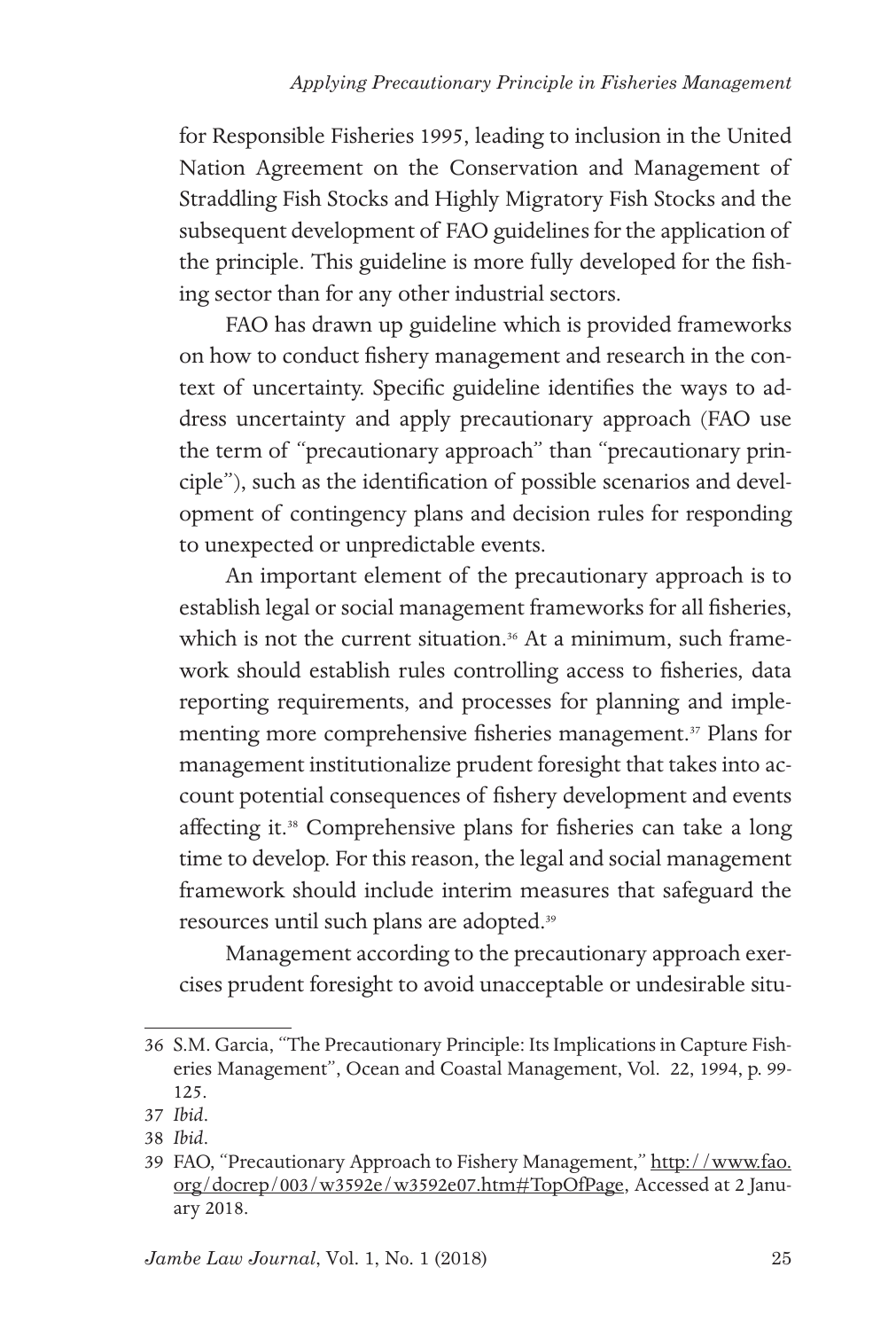ations, taking into account that changes in fisheries systems are only slowly reversible, difficult to control, not well understood, and subject to change in the environment and human values.<sup>40</sup> Precautionary management involves explicit consideration of undesirable and potentially unacceptable outcomes and provides contingency and other plans to avoid or mitigate such outcomes. Undesirable or unacceptable outcomes include overexploitation of resources, overdevelopment of harvesting capacity, loss of biodiversity, major physical disturbance of sensitive biotopes, or social or economic dislocations. Undesirable conditions can also arise when a fishery is negatively influenced by other fisheries or other activities and when management fails to take action in the face of shifts in the external conditions affecting, for example, the productivity of the fish stocks.

The precautionary approach is included in all stages of the management process, begin from planning, implementation, enforcement, monitoring until re-evaluation.<sup>41</sup>

i. Management planning

A precautionary approach to managing fishery involves developing, within management strategies and plans, explicit consideration of precautionary actions that will be taken to avoid specific undesirable outcomes, a management plan should include mechanisms to monitor and control that capacity. Consideration needs to be given to how uncertainty and ignorance are to be taken into account in developing and varying management measures. For all fisheries, plans should be developed or revised to incorporate precautionary elements. The plans will also be required to implement precautionary approaches to fisheries aggregate impact on the marine environment. The plans should take into account the time scales, at least two to three decades, or longer in the case of long-lived species.

The plans including determine: (1) specific management objectives; (2) specific operational targets and constrains; (3) specific

<sup>40</sup> *Ibid*.

<sup>41</sup> *Ibid*.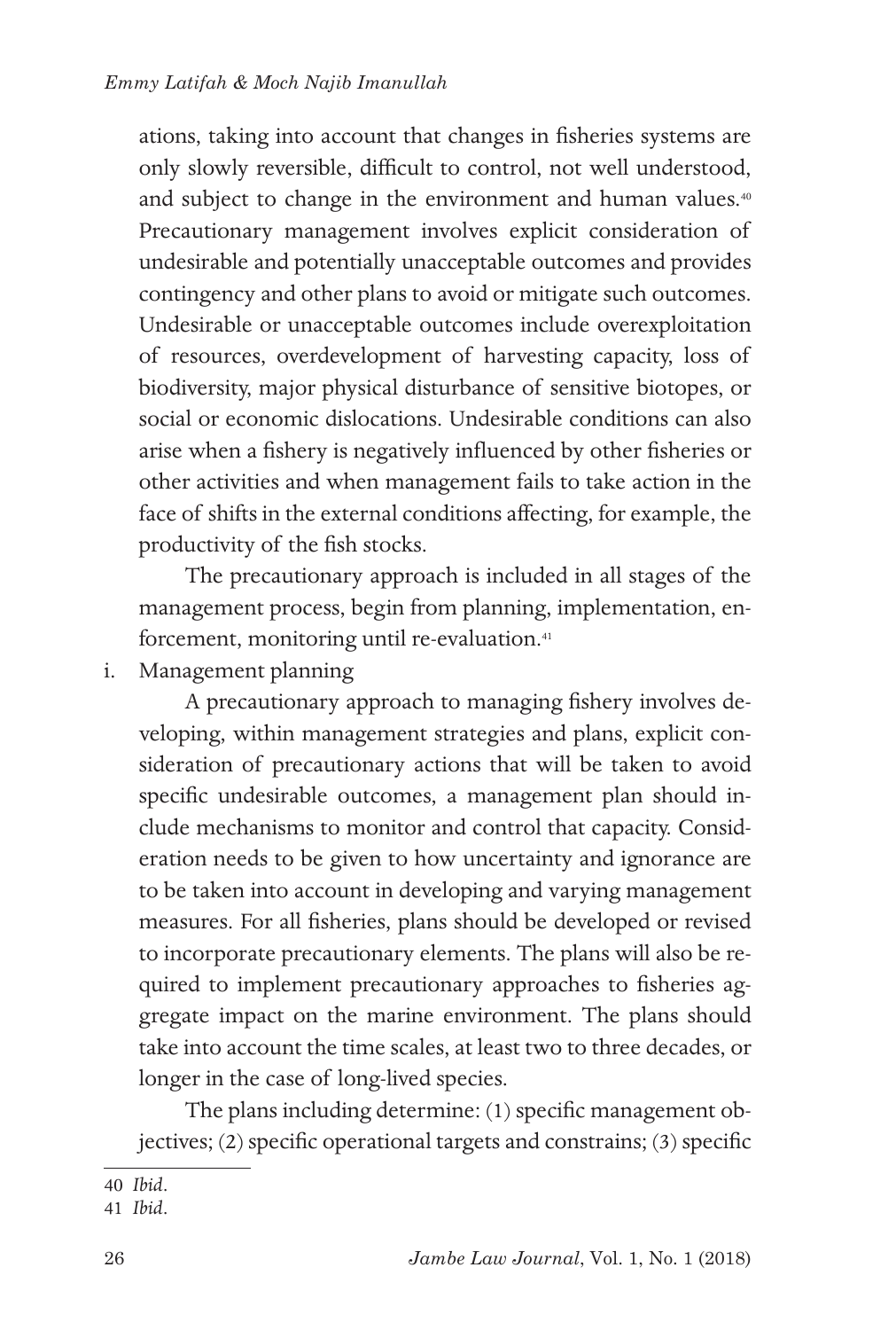procedure to apply and adjust management measures; and (4) prospective evaluation.

a) Determine the specific management objective

The management objectives need to consider both the manner in which the benefits from the fishery are to be realized, as well as the possible undesirable outcomes which are to be avoided. Broad objectives include considerations of long-term interests and the avoidance of irreversible or slowly reversible changes. Typically, the catches are to be as large as possible, so long as the probability of substantial stock depletion is below an acceptably low level and catches can be kept reasonably steady. The general objectives could be taken as the starting point for setting the more specific objectives for a particular fishery. To be precautionary, priority should be accorded to restoration of already overfished stocks, to avoidance of overfishing, and to avoidance of excessive harvesting capacity. Objectives should also include restricting the environmental impacts of fishing to acceptable levels. Some examples are limiting or eliminating bycatch and incidental mortality of non-target species and containing the possible effects of some types of fishing gear on bottom communities.

b) Determine the specific operational target and constrains

Regarding to determine the targets, it could be conducted by identifying the desired outcomes for the fishery. These may take the form of a target fishing mortality or a specified level of average abundance relative to the unfished state. In some cases, these targets are likely to be identical with those that would be specified for fisheries management, regardless of whether a precautionary approach to be adopted. In other cases, targets may need to be adjusted to be precautionary, for example, by setting the target fishing mortality lower than maximum sustainable yield (MSY).42

<sup>42</sup> Theoretically, Maximum Sustainable Yield (MSY) is the largest yield (catch) that can be taken from a specific fish stock over an indefinite period under constant environmental conditions. It is measured in tonnes. For detail in-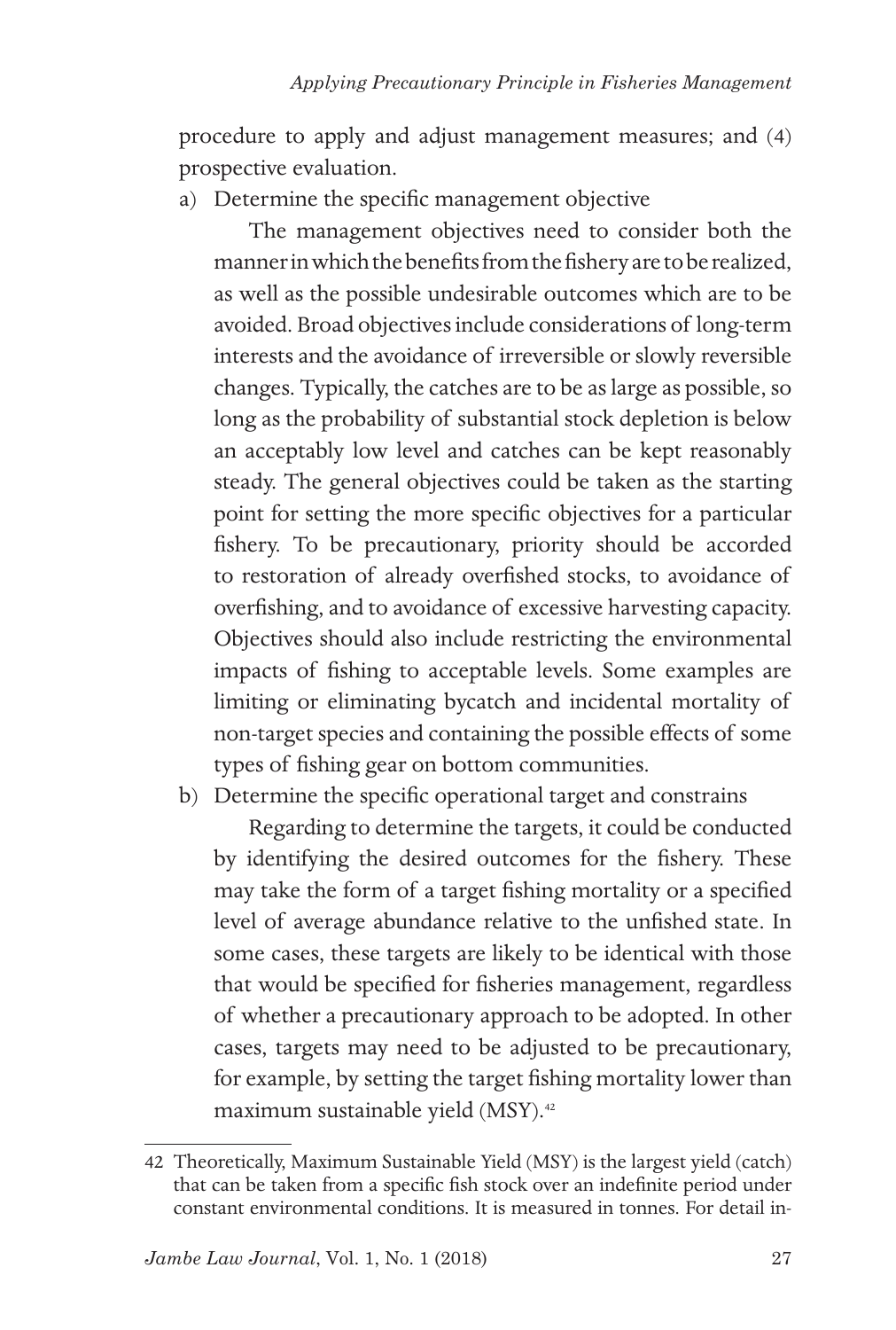Explicitly, constraints are the undesirable outcomes that are to be avoided. For example, in order to avoid the risk of declining recruitment, a minimum spawning stock biomass, range of ages, or geographic range could be set to define safe limits within which the stock should be maintained with a specified high probability. Specific limits may also be required to deal with ecosystem effects, with bycatch and with other side-effects of the fishery. Operational targets and constraints should be expressed in measurable terms such as target reference points and limit reference points. The details of what can be measured will often vary with different species and fisheries, and so the operational targets and constraints will need to be expressed in ways that take this into account. The specification of operational targets and constraints cannot be separated from consideration of the types of data and methods that can be used to assess the status of the stocks. In all cases, attention should be given to the rate at which targets are approached so as to avoid overshooting them and hence violating the constraints.

c) Determine specific procedure to apply and adjust management measures

A management plan must indicate that management measures has to be applied and the circumstances under which the measures are to be varied. This should involve the formulation of decision rules, which specify in advance what action should be taken when specified deviations from the operational targets and constraints are observed. The specification should include minimum data requirements for the types of assessment methods to be used for decisionmaking.

A decision could be considered as a precautionary decision when decision rules are required for responding to unexpected

formation regarding this matter, see Carmel Finley, Naomi Oreskes, "Maximum Sustainable Yield: A Policy Disguised as Science," ICES Journal of Marine Science, Vol. 70, No. 2, 2013, p. 247 doi:10.1093/icesjms/fss192.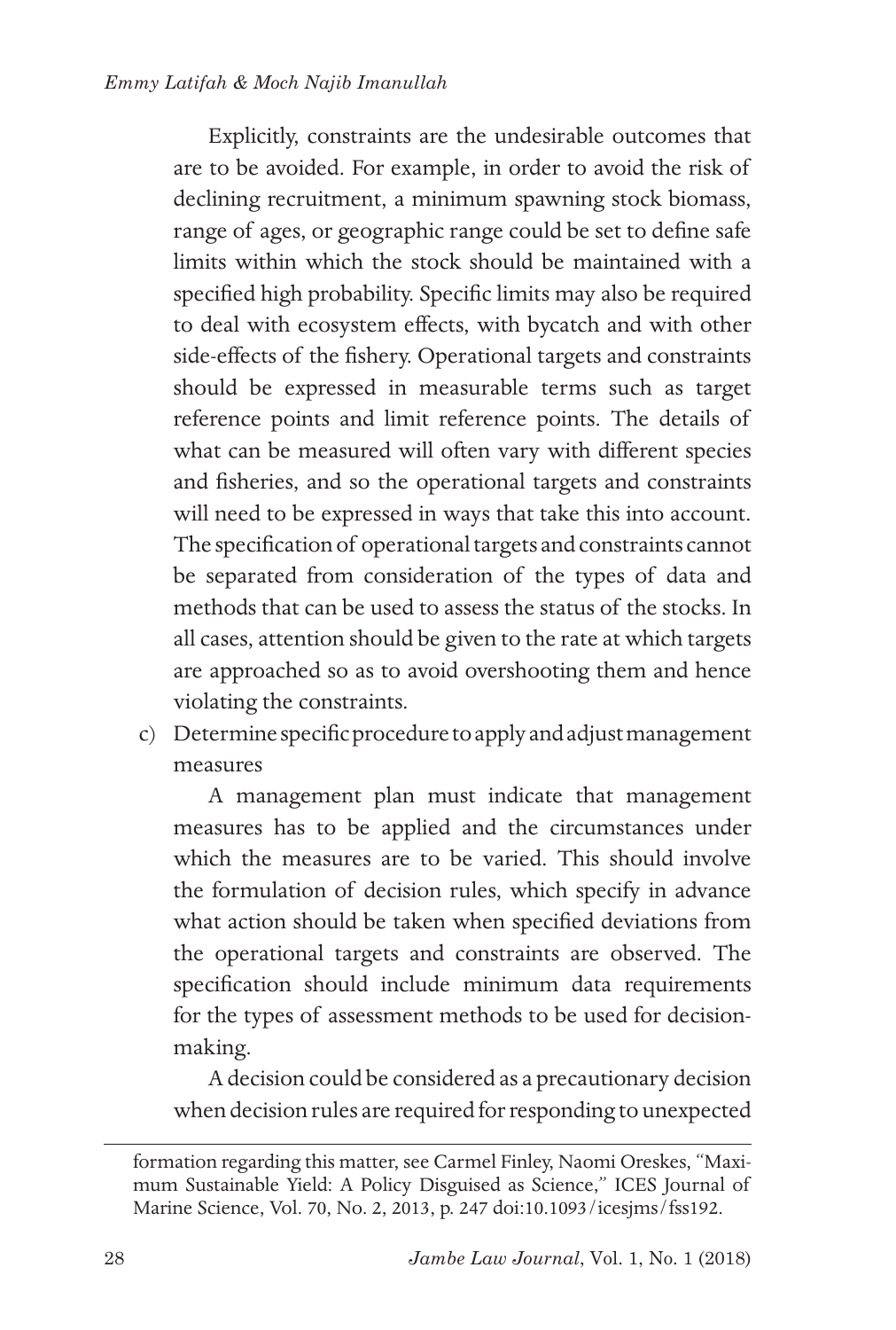or unpredictable events with minimum delay. All foreseeable contingencies should be considered when developing the plan. For example, plans should include explicit effort-reduction measures that apply in response to unpredicted, marked decline in recruitment.

It is highly desirable that the procedure makes regular small adjustments to the management measures so as to maintain acceptably low levels of probability that the constraints are violated. It is not always possible to simultaneously attain a target (desired outcome) for a fishery and respect constraints designed to prevent undesirable outcomes. For example, a specified target fishing mortality such as MSY may reduce the spawning stock biomass to a level near the levels where there should be a precautionary constraint designed to avoid the probability of declining recruitment. If, for example, the constraint is to maintain spawning stock biomass above 30% of the average unfished level with high probability, then a MSY target that would reduce the spawning stock biomass to 35% of the unfished level could have a too high probability of violating the constraint. Precautionary management must adjust targets to be consistent with the constraints.

d) Determine prospective evaluation

A precautionary approach requires that the feasibility and reliability of the management options be evaluated. A management plan should not be accepted until it has been shown to perform effectively in terms of its ability to avoid undesirable outcomes. The evaluation can be used to determine whether the data and assessment methods available for management are sufficient to meet the management objectives. The evaluation should attempt to determine if the management plan is robust to both statistical uncertainty and to incomplete knowledge on factors such as uncertain stock identity and abundance, stock dynamics, and the effects of environmental variability and trends. As well, evaluations should consider the dynamic behaviour of the harvesting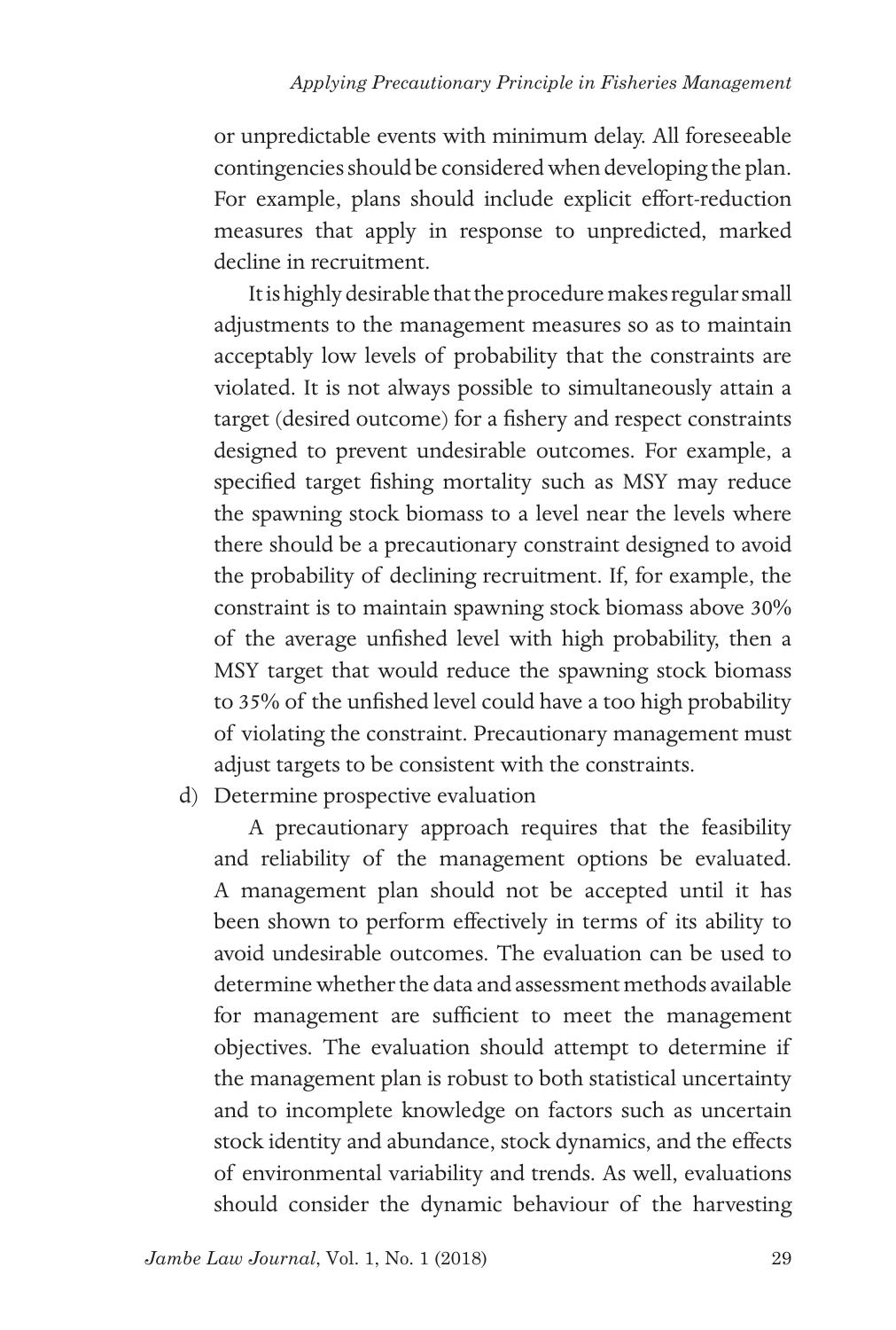sector and manager ability to change harvest levels.

For economically valuable fisheries, and where substantial scientific expertise is available, there will usually be substantial benefits from employing powerful evaluation techniques such as simulation modelling. Such analyses will often reveal that sources of uncertainty are critical to achieving satisfactory results for the various objectives. The evaluation will also need to take into account the practicality of implementing, and securing compliance with, the range of management measures included in the plan.

### ii. Implementation, enforcement, monitoring

Management plan implementation puts in place all planned decision rules. This involves the practical interpretation of objectives and procedures, and the implementation of detailed instructions for compliance, monitoring of the fishery, and enforcement mechanism. Elements of the implementation phase including: stock assessments, rule setting, economic assessments, and communication of decisions and rationale to the public and fishing industry.43 Since the public and industry are more inclined to understand and support measures on which they are consulted, public participation in the implementation phase is urgent. Peer review of stock assessments and a transparent process help to guard against error, which is essential to effective implementation of the planned measures. Independent auditing of the monitoring procedures should also be a regular feature of the management system. The effect of the measures on compliance should be studied specifically.

Monitoring of a fishery involves collection of all information relevant to ensuring that the plan is being executed properly and that it is achieving the desired results. Particularly, data are needed to determine whether that precautionary decision rules are being violated. A precautionary approach to monitoring will use many and various sources of information, including environ-

<sup>43</sup> FAO, "Precautionary Approach to Fishery Management", *Op.Cit*.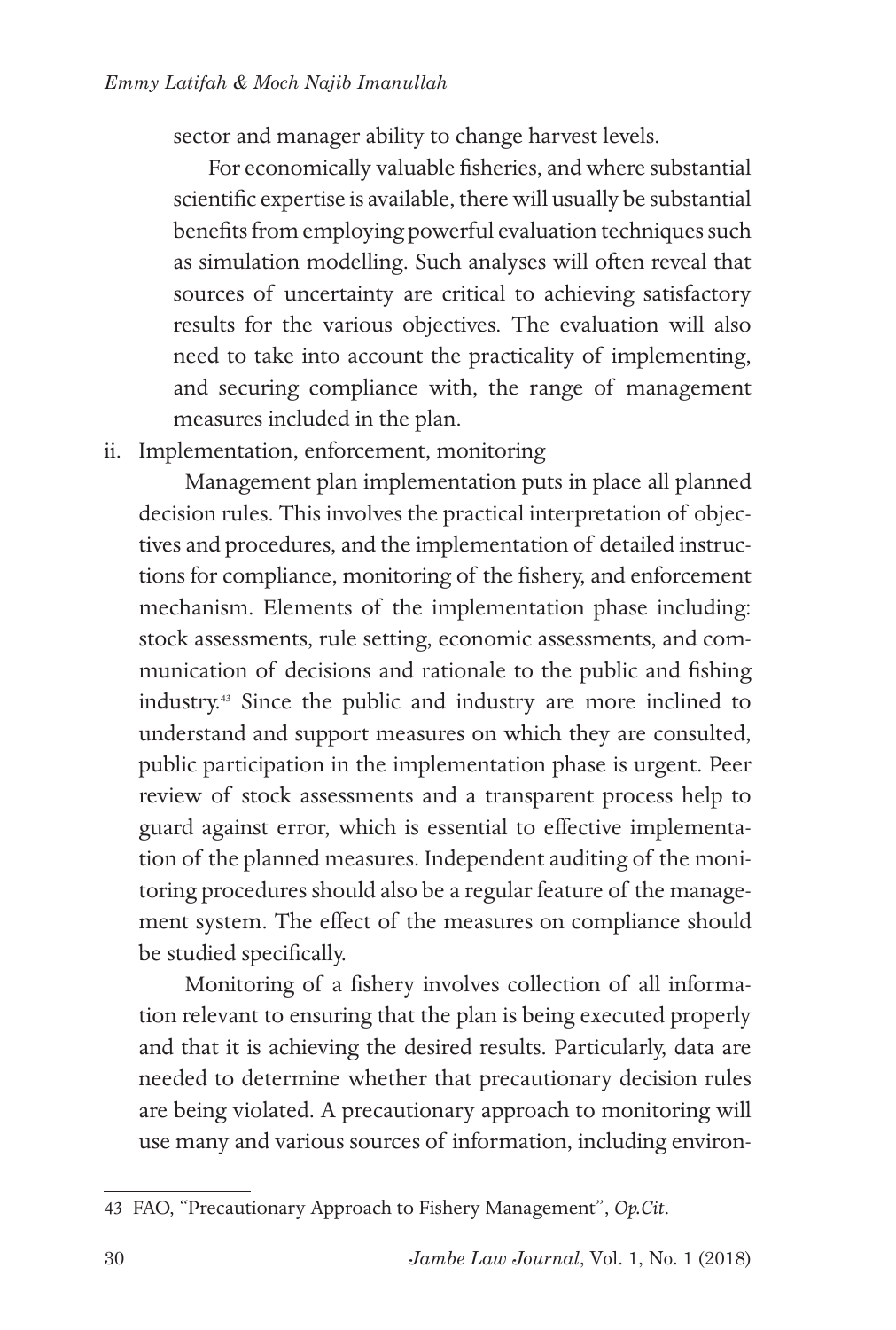mental and socio-economic data.

Precautionary monitoring of fishing should seek to detect and observe a variety of ancillary impacts, such as environmental changes, fish habitat degradation, and effects on birds, mammals and other biota. This monitoring function could use information from fishing participants, indigenous people, and other public groups, and have appropriate procedures to process and analyze this information.

In a precautionary management system, contingency rules should be implemented to ensure compliance with operational targets and constraints in the face of major adverse events with low probability. There should also be mechanisms for revising targets and constraints in the light of unexpected events.

A system of enforcement over precautionary and the penalties for non-compliance should have the flexibility for prompt action by redeployment of monitoring and enforcement resources. For example, the first signs of bycatch problems should be followed by more extensive sampling in problem areas according to an agreed procedure or enhanced surveillance of the fishery. In the case of emergency, it should be possible to rapidly modify regulations.

iii. Evaluation

Evaluation is needed on the level of precaution in the management system periodically. This includes: (1) the degree of precaution in the objectives, operational targets and constraints in relation to observed changes in the fishery and the environment, (2) the use of scientific information and other information in the management process, (3) the applicability of the contingency plans for unexpected conditions, and (4) auditing of all procedures in the fisheries management system. Special evaluations should be initiated as soon as it becomes apparent that the fishery inadvertently violates the limit reference points established in the plan.<sup>44</sup>

<sup>44</sup> *Ibid*.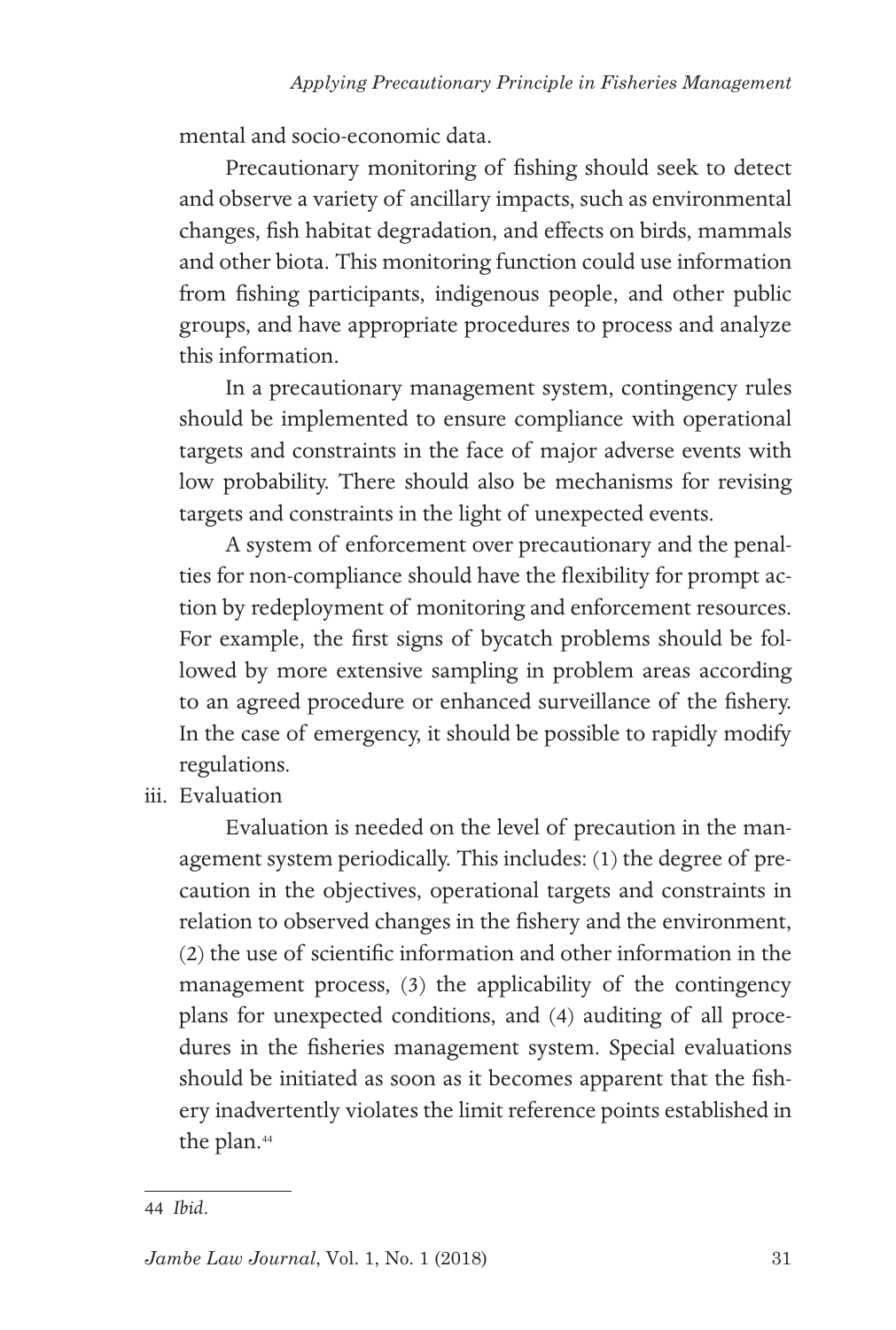## **E. Conclusion**

The precautionary principle has been progressively more accepted and its field of application has been broadened to include the management of natural renewable resources, including fisheries. This principle is urgent to be applied in fisheries management, which emphasizes the growing awareness that fisheries management cannot be seen in isolation and must fit an integrated context which satisfies the requirement for long-term resources sustainability and environmental conservation.

## **Bibliography**

- Caddy, J.F. and K. L. Cochrane, "A Review of Fisheries Management Pas and Present and Some Future Perspectives for the Third Millenium", *Ocean and Coastal Management*, Vol. 4, Issue 9-10.2001.
- Cooney, Rosie, 2004, "The Precautionary Principle in Biodiversity Conservation and Natural Resource Management: An Issue Paper for Policy-maker, Researchers, and Practitioners," IUNC Policy and Global Change Series No. 2, IUNC.
- FAO, 1997, "FAO Technical Guidelines for Responsible Fisheries," No. 4. Rome: FAO Publication.
- FAO, 1996, "Precautionary Approach to Capture Fisheries and Species Introductions," FAO, Roma. http://www.fao.org/3/aw3592e.pdf, Accessed at 10 January 2018.
- FAO, "Precautionary Approach to Capture Fisheries and Species Introduction," http://www.fao.org/docrep/003/W3592E/ w3592e06.htm#bm06, Accessed at 10 January 2018.
- FAO, Precautionary Approach to Fishery Management, http://www. fao.org/docrep/003/w3592e/w3592e07.htm#TopOfPage, Accessed at 2 January 2018.
- Finley, Carmel and Naomi Oreskes, 2013, "Maximum Sustainable Yield: A Policy Disguised as Science," ICES Journal of Marine Science, Vol. 70, No. 2, doi:10.1093/icesjms/fss192.
- Fulton, Elizabeth A. et al, 2011, "Human Behavior: The Key Source of Uncertainty in Fisheries Management," Fish and Fisheries,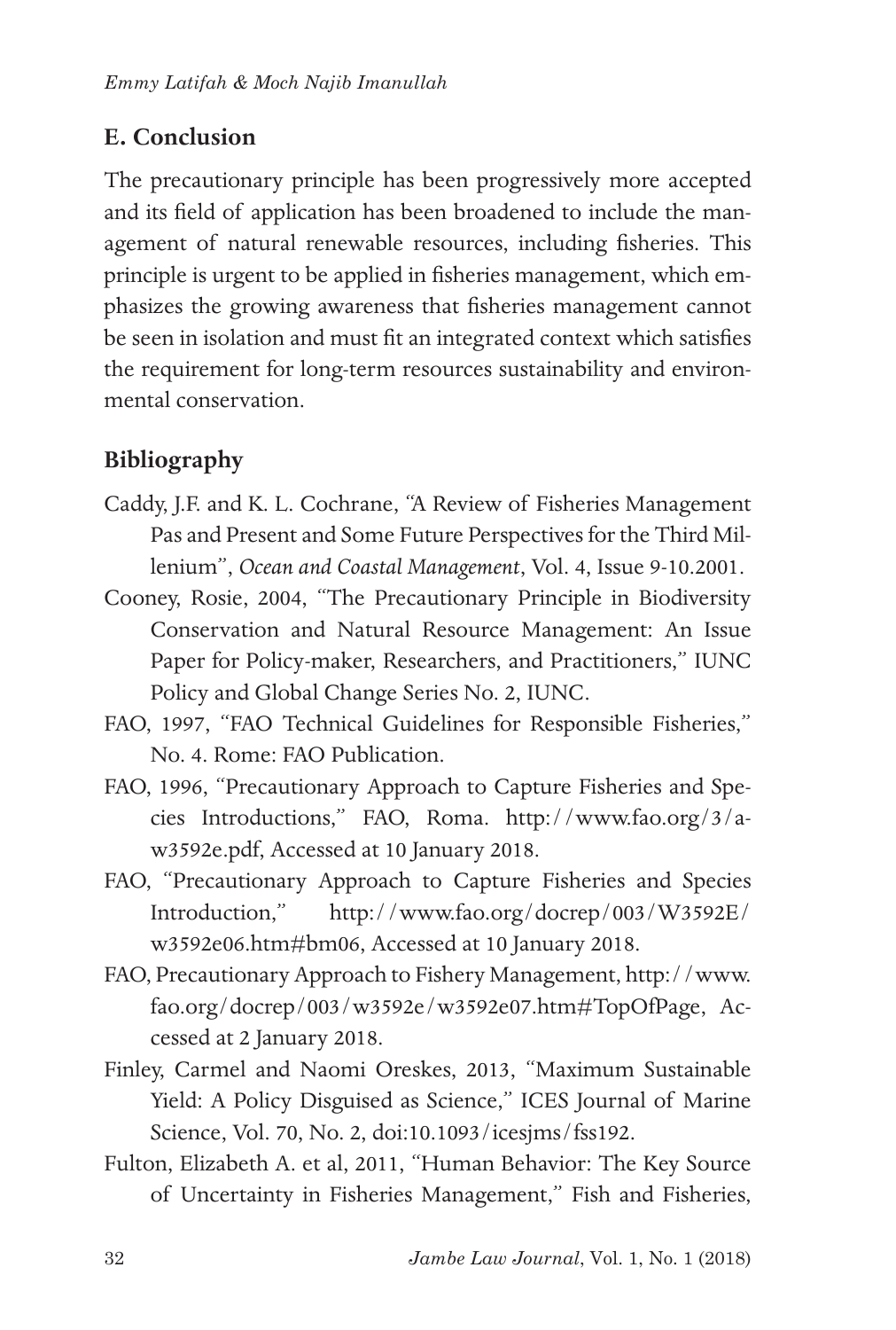Vol. 12, Issue 1.

- Garcia, S.M., 1995, "The Precautionary Approach to Fisheries and Its Implications for Fishery Research, Technology, and Management: An Updated Review", paper presented in Conference on Tech. Consultation on the Precautionary Approach to Capture Fisheries: Sweden, 6-13 Jun.
- Garcia, S.M, 1994, "The Precautionary Principle: Its Implications in Capture Fisheries Management," Ocean and Coastal Management, Vol. 22.
- Hey, Ellen (ed.), 1999, "Changing International Fisheries Law," Alphen aan den Rijn: Kluwer Law International.
- Marr, Simon, 2000, "The Southern Bluefin Tuna Cases: The Precautionary Approach and Conservation and Management of Fish Resources," EJIL, Vol. 11 No. 4.
- M.P., Krauss, 2003, "Defining uncertainty: a conceptual basis for uncertainty management in model-based decision support," Integrat Ass, Vol. 4, Issue 1.
- Neill, Dave Mac, "Understanding Risks and Uncertainties in Fisheries, New York Sea Grant, Oswego," http://www.seagrant.sunysb.edu/glsportfish/pdfs/GLFishUncertainties.pdf, Accessed at 2 January 2018.
- Nevill, Jonathan, "Threats to Marine Biodiversity," www.onlyoneplanet.com/marineBiodiversityThreats.doc, Accessed on 2 January 2018.
- Nevill, Jonathan, 2010, "Overfishing under regulation: the application of the precautionary principle and the ecosystem approach in Australian fisheries management," Saarbrucken: VDM Verlag.
- Nollkaemper, A, 1999, "The Precautionary Principle in International Law", Mur. Pollut. Bull., Vol. 22, Issue 3.
- OECD, 1997, "Toward Sustainable Fisheries: Economic Aspects of Management of Living Marine Resources", OECD Publication.
- The 1952 International Convention for High Seas Fisheries of the North Pacific Ocean.
- The 1990 Bergen Ministerial Declaration.

*Jambe Law Journal*, Vol. 1, No. 1 (2018)